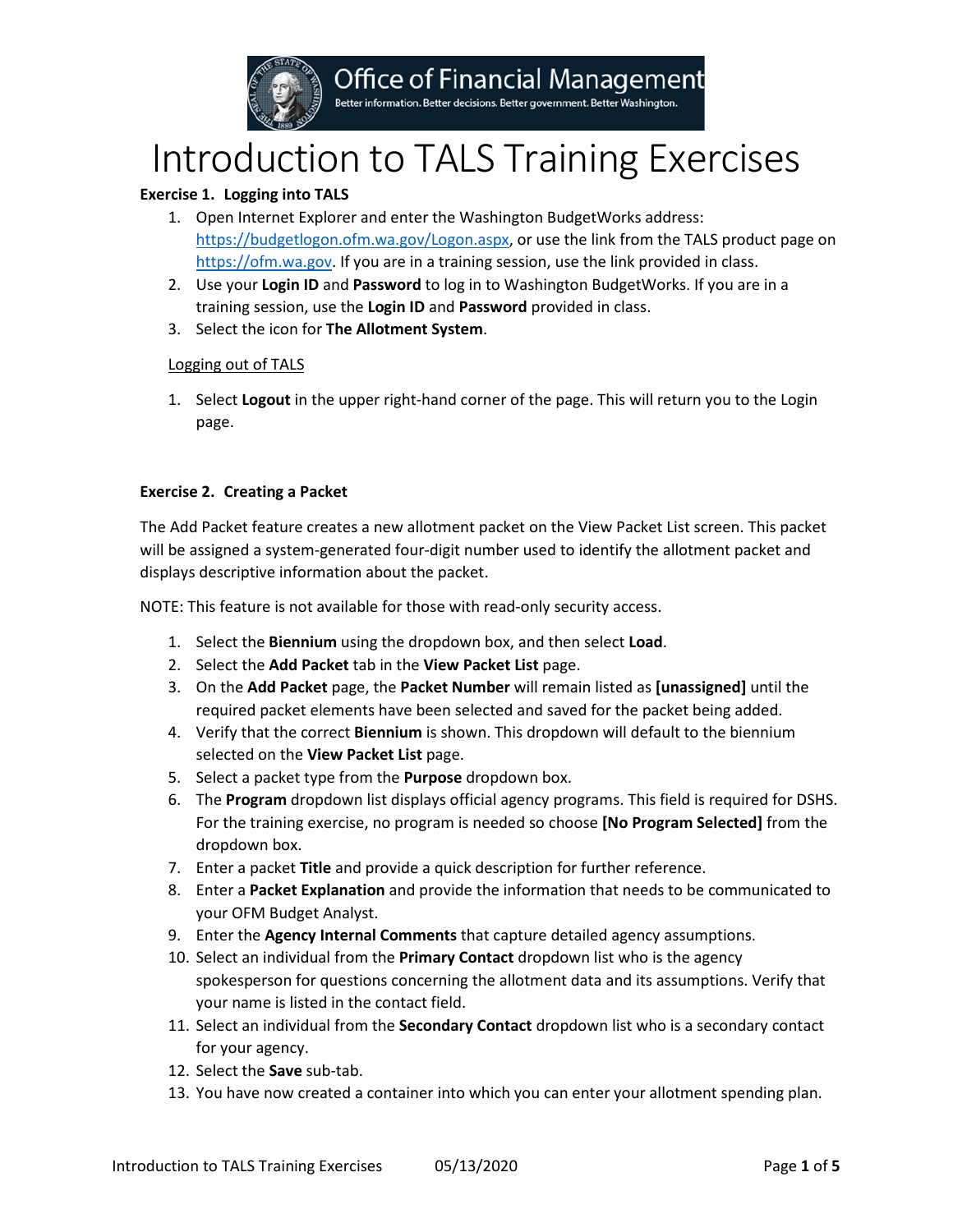## **Exercise 3. What Option am I?**

Option 1 agencies are required to enter both an Expenditure Authority Index and an Object when adding allotment detail. However, for Option 1 agencies these two required fields are entered as separate allotment detail records within the same coding structure.

- 1. From the **View Packet List** page, look for an **Approved** packet with **Operating Initial Allotment** displayed as its **Purpose**.
- 2. Select the packet by putting a checkmark in the packet selection box on the left.
- 3. Select the **Allotments** tab.
- 4. Select a **Program Index** by placing a checkmark in the checkbox, and then select the **Allot. Details** sub-tab.
- 5. Look for values in the **EAI** and **Obj.** columns to occupy separate rows (Option 1 agency) or the same row (Option 2 agency).

#### **Exercise 4. Adding Data to a Packet**

After creating a container—the packet—for your allotments, you must next define the program, project, and organization coding level detail for any data you want to enter into the packet. This is called the "coding structure."

1. To add, update, delete, or view coding structures for a packet, place a checkmark in the packet selection box on the **View Packet List,** and then select the **Allotments** tab.

The Component Navigation Bar provides the means to switch between the four allotments components (**Expenditures**, **Cash Disbursements**, **Cash Receipts**, and **Revenue**). The highlighted tab indicates the component which is currently being viewed and displays all coding structure records established for the component.

The Activities Bar allows you to perform actions related to a chosen coding. This includes **Add**, **Update**, **Delete**, **Allot. Details**, **Comments**, **Pattern** (only on the Cash Disbursements and the Cash Receipts components), and **Copy**.

- 2. Select **Add** while in the **Expenditures** tab. The **Add Expenditure Coding Structure** dialog box will be displayed.
- 3. Enter a **Program Index**. While **[Enter or Select a Program Index]** is highlighted, you can use the keyboard down arrow to see all program indexes available in your agency, or you can start typing to bring up a series of program indexes. If the agency has more program indexes that can be displayed, it will show a '…' at the bottom of the list. To get to the codes further down you will need to start typing to select them.
- 4. If you allot at the lower levels (Organization Index, AFRS Project, AFRS Sub Project, AFRS Project Phase, Budget Unit, Budget Activity, User Defined), the rest of the coding structure operates the same as **Program Index**.

Note: Only the **Program Index** is required, the rest of the coding structure is optional.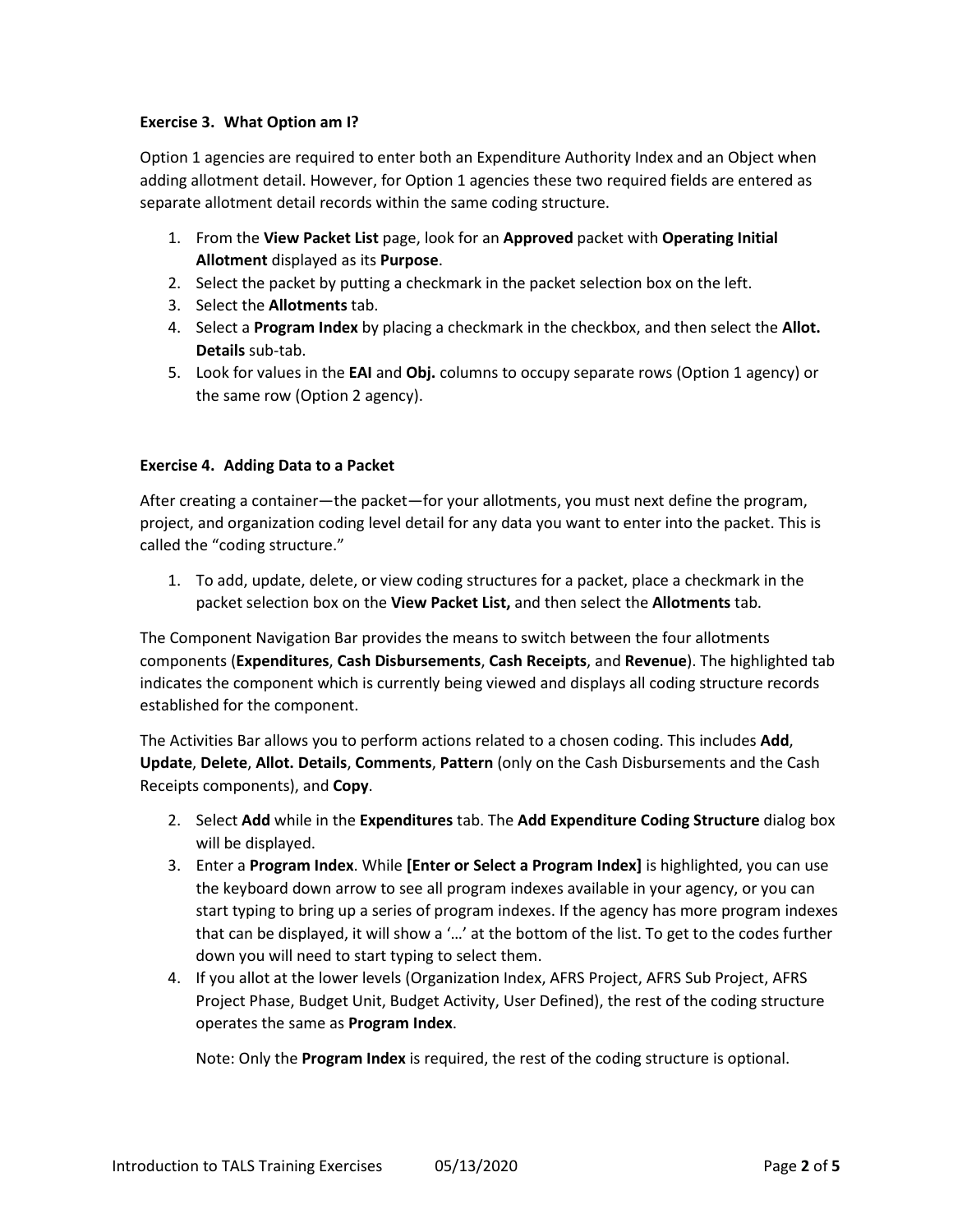- 5. Add additional coding structure by using the down arrow in the fields as needed, then select **Save**.
- 6. Select **Cancel** to close the dialog box and return to the previous page.

Note: To add additional coding, you can choose the **Add** button at the bottom of the window.

Now that you have established a coding structure, you may enter allotment data for that structure. TALS refers to allotment data as Allotment Details.

- 7. Place a check in the checkbox for the coding structure just added, and then select **Allot. Details**.
- 8. Select the **Add** tab under the expandable **Expenditure Allotment Details** section.
- 9. In the **Add Expenditure Allotment Detail** dialog box, select the appropriate **EAI** by using the down arrow or by typing in the **EAI** field.
- 10. If you are in an Option 2 agency, then an **Object** is required. If you are in an Option 1 agency, then one or the other field is required, but not both.
- 11. If a Sub Object or Sub Sub Object, enter them in the respective fields.
- 12. Enter the allotment dollar amount in the appropriate Fiscal Month (**FM**) field, and then select **Repeat**, **Spread**, or **Quarterly** as needed to distribute the allotment.
- 13. Select **Save,** or **Add** another allotment as needed.
- 14. When finished with your allotment details, select **Cancel** to close the dialog box and return to the previous screen.

## **Exercise 5. Import and Export from Excel**

The Import tool gives agencies the ability to import data from agency internal allotment systems or Excel spreadsheets. Agencies may also want to make changes to an existing allotment packet. A best practice is to export the allotment data, make modifications, and then import the data back into TALS. This will ensure that the template you are using is correctly configured.

## Export

Follow the below steps to export data from TALS.

- 1. Choose a packet from the **View Packet List** with a checkmark and then select **Export**.
- 2. On the **Export Data** dialog box, select the allotment data that you want to export.
- 3. Select **Export**.
- 4. When prompted to save the downloaded file, choose **Save As** and save as a text file. Avoid changing the file format, and remember where you saved it!
- 5. Select **Cancel** to close the dialog box.
- 6. Open Microsoft Excel and browse to find the text file you just downloaded.

Note: The file will not show up by default due to the file type view filtering only for Excel file types (\*.xl\*, \*.xlsx, etc.).

7. Change the file type filter to view **Text Files (\*.prn;\*.txt;\*.csv)** using the dropdown box.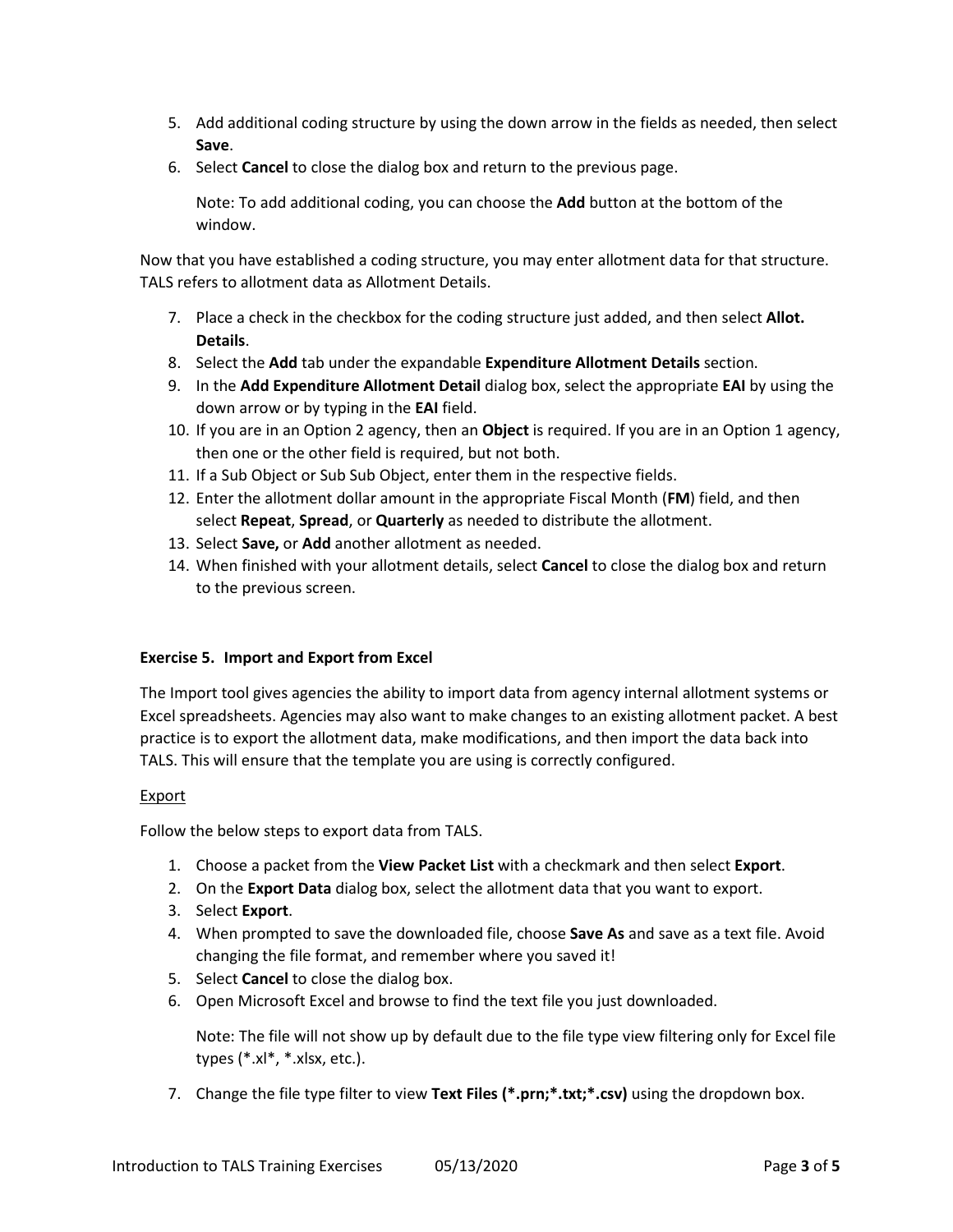- 8. Select your file and **Open**. This will start the **Text Import Wizard**.
- 9. Choose **Delimited** and select **Next**.
- 10. Select **Tab** by placing a checkmark in the **Delimiters** section and select **Next**.
- 11. Scroll the **Data preview** below until you find the **InterAgencyAgreementFlag** in the **General** column.
- 12. Hold down the SHIFT key and click on that column. All columns to that point will be highlighted.
- 13. In the **Column Data Format** section above, choose **Text**.
- 14. Select **Finish**. This will open your exported data in Excel with the correct configuration for further importing.

## Import

When you have completed your allotment data entry using the exported spreadsheet, you may proceed with the import of the data back into TALS. Remember that the final file type of the spreadsheet will need to remain a tab-delimited text file.

1. To ensure that you are saving your completed file with the correct file type, while in Excel, select **File…Save As** and choose where to save your file. Remember where you save your file!

Note: Verify that you are saving your file using the **Text (Tab delimited) (\*.txt)** file type.

- 2. Choose **Yes** when prompted by Excel to "…keep using that format?"
- 3. Return to TALS in Internet Explorer.
- 4. From the **View Packet List**, select the packet that you wish to import the data into with a checkmark.
- 5. Select the **Import** tab.
- 6. On the **Import** dialog box, **Browse…** to locate your file and select **Open**.
- 7. Choose **Merge / Sum Amounts Together** or **Delete Original / Replace**.
- 8. Select **Upload** and select **OK** when prompted to "…continue with the import?"
	- a. If the **Text Import Error Report** window appears, it will describe any data errors that may need to be corrected before you can import your data into TALS.
	- b. Select **Cancel** and correct the data in the spreadsheet before attempting the import process again.
- 9. When the **File Uploaded Successfully** message appears, your data has been successfully imported into TALS.
- 10. From the **View Packet List**, select your packet and select the **Allotments** tab.
- 11. Choose a **Program Index** and select **Allot. Details**.
- 12. Ensure that your data is correct.

## **Exercise 6. TALS Reporting**

There are two ways to view TALS reports. The first method is through the Enterprise Reporting (ER) portal. You can use the **Enterprise Reporting** tab to take you directly to the ER portal. This tab can be seen from any screen in TALS.